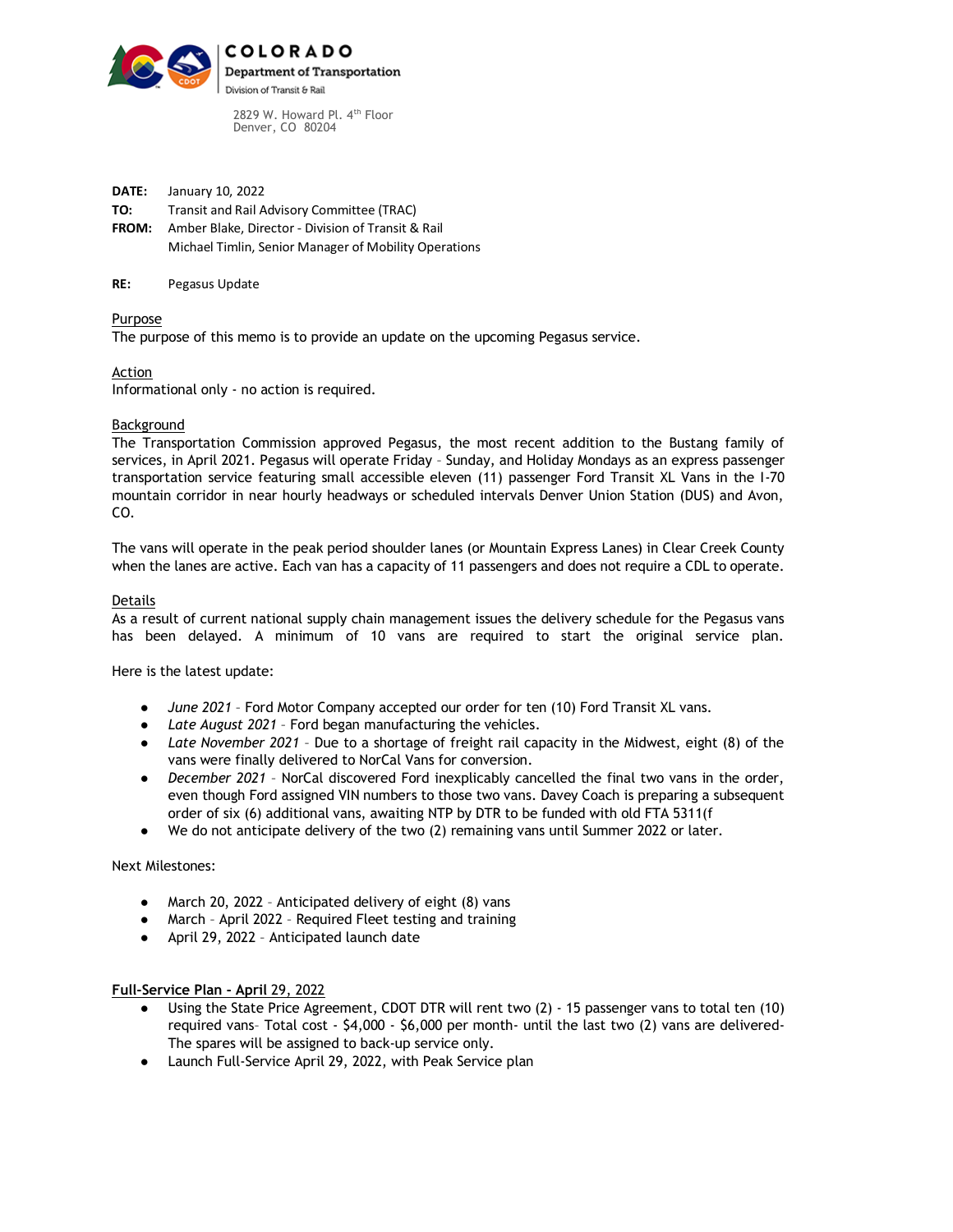## **Service Alternative – If Hertz/ Enterprise are unable to meet contract requirements**

- A minimum of 6 vans are required for a reduced service plan (1/2 the frequency), with 2 spares for back-up.
- Develop the reduced interim service plan January -February 2022 as well as new communications plan.
- Launch reduced interim service plan April 29 (without rental vans).
- Summer 2022 Determine Full Service go live when delivery of the final two (2) vans is known.

*Charles Contractor* 

● September – December 2022 – Transition to Full-Service with peak service

#### *Pegasus Full-Service Schedule*



# (i) Denver Union Station // Avon

| ■Westbound Schedule                               |                                       |                                         |  |  |  |  |  |  |
|---------------------------------------------------|---------------------------------------|-----------------------------------------|--|--|--|--|--|--|
| <b>BUS ROUTE</b>                                  | <b>Denver</b><br><b>Union Station</b> | <b>Federal</b><br><b>Center Station</b> |  |  |  |  |  |  |
| 7700 (Monday Only)                                | 5:00 AM                               | 5:25 AM                                 |  |  |  |  |  |  |
| 7702 (Friday, Saturday, Sunday, Monday, Holidays) | 6:00 AM                               | 6:25 AM                                 |  |  |  |  |  |  |
|                                                   |                                       |                                         |  |  |  |  |  |  |

| 702 (Friday, Saturday, Sunday, Monday, Holidays) | 6:00 AM  | 6:25 AM  | <b>OC</b> | 7:35 AM  | 8:10 AM  | 8:30 AM  |
|--------------------------------------------------|----------|----------|-----------|----------|----------|----------|
| 704 (Friday, Saturday, Sunday, Monday, Holidays) | 7:00 AM  | 7:25 AM  | <b>OC</b> | 8:35 AM  | 9:10 AM  | 9:30 AM  |
| 706 (Friday, Saturday, Sunday, Monday, Holidays) | 8:00 AM  | 8:25 AM  | <b>OC</b> | 9:35 AM  | 10:10 AM | 10:30 AM |
| 708 (Saturday Only)                              | 9:00 AM  | 9:25 AM  | <b>OC</b> | 10:35 AM | 11:10 AM | 11:30 AM |
| 710 (Friday, Saturday, Sunday, Holidays)         | 11:00 AM | 11:25 AM | <b>OC</b> | 12:35 PM | 1:10 PM  | 1:30 PM  |
| 712 (Friday, Saturday, Sunday, Holidays)         | 12:00 PM | 12:25 PM | OC        | 1:35 PM  | 2:10 PM  | 2:30 PM  |
| 714 (Friday, Saturday, Sunday, Holidays)         | 1:15 PM  | 1:40 PM  | OC        | 2:50 PM  | 3:25 PM  | 3:45 PM  |
| 716 (Friday, Saturday, Sunday, Holidays)         | 2:00 PM  | 2:25 PM  | <b>OC</b> | 3:35 PM  | 4:10 PM  | 4:30 PM  |
| 718 (Friday, Saturday)                           | 2:45 PM  | 3:10 PM  | <b>OC</b> | 4:20 PM  | 4:55 PM  | 5:15 PM  |
| 720 (Friday, Saturday, Sunday, Holidays)         | 3:30 PM  | 3:55 PM  | <b>OC</b> | 5:05 PM  | 5:40 PM  | 6:00 PM  |
| 722 (Friday, Saturday, Sunday, Holidays)         | 5:00 PM  | 5:25 PM  | <b>OC</b> | 6:35 PM  | 7:10 PM  | 7:30 PM  |
| 724 (Saturday Only)                              | 6:00 PM  | 6:25 PM  | OC        | 7:35 PM  | 8:10 PM  | 8:30 PM  |
| 726 (Friday, Saturday, Sunday, Holidays)         | 7:15 PM  | 7:40 PM  | OC        | 8:50 PM  | 9:25 PM  | 9:45 PM  |
| 728 (Friday, Saturday)                           | 8:00 PM  | 8:25 PM  | <b>OC</b> | 9:35 PM  | 10:10 PM | 10:30 PM |

Vail 7:10.0M

OC = Van stops only for pre-arranged reservation

**Q**Eastbound Schedule

| <b>BUS ROUTE</b>                          | <b>Avon</b> | Vail     | <b>Frisco</b> | <b>Idaho</b><br><b>Springs</b> | <b>Federal</b><br><b>Center Station</b> | <b>Denver</b><br><b>Union Station</b> |
|-------------------------------------------|-------------|----------|---------------|--------------------------------|-----------------------------------------|---------------------------------------|
| 7701 (Monday Only)                        | 5:00 AM     | 5:20 AM  | 6:00 AM       | <b>OC</b>                      | 6:55 AM                                 | 7:15 AM                               |
| 7703 (Friday, Saturday, Sunday, Holidays) | 5:15 AM     | 5:35 AM  | 6:15 AM       | <b>OC</b>                      | 7:10 AM                                 | 7:30 AM                               |
| 7705 (Monday Only)                        | 6:00 AM     | 6:20 AM  | 7:00 AM       | <b>OC</b>                      | 7:55 AM                                 | 8:15 AM                               |
| 7707 (Monday Only)                        | 7:00 AM     | 7:20 AM  | 8:00 AM       | <b>OC</b>                      | 8:55 AM                                 | 9:15 AM                               |
| 7709 (Friday, Saturday, Sunday, Holidays) | 7:30 AM     | 7:50 AM  | 8:30 AM       | <b>OC</b>                      | 9:25 AM                                 | 9:45 AM                               |
| 7711 (Monday Only)                        | 8:00 AM     | 8:20 AM  | 9:00 AM       | <b>OC</b>                      | 9:55 AM                                 | 10:15 AM                              |
| 7713 (Friday, Saturday, Sunday, Holidays) | 9:30 AM     | 9:50 AM  | 10:30 AM      | <b>OC</b>                      | 11:25 AM                                | 11:45 AM                              |
| 7715 (Friday, Saturday, Sunday, Holidays) | 10:45 AM    | 11:05 AM | 11:45 AM      | <b>OC</b>                      | 12:40 PM                                | 1:00 PM                               |
| 7717 (Friday, Saturday, Sunday, Holidays) | 11:30 AM    | 11:50 AM | 12:30 PM      | <b>OC</b>                      | 1:25 PM                                 | 1:45 PM                               |
| 7719 (Friday, Saturday, Sunday, Holidays) | 12:30 PM    | 12:50 PM | 1:30 PM       | <b>OC</b>                      | 2:25 PM                                 | 2:45 PM                               |
| 7721 (Friday, Saturday, Sunday, Holidays) | 1:45 PM     | 2:05 PM  | 2:45 PM       | <b>OC</b>                      | 3:40 PM                                 | 4:00 PM                               |
| 7723 (Friday, Saturday, Sunday, Holidays) | 2:30 PM     | 2:50 PM  | 3:30 PM       | <b>OC</b>                      | 4:25 PM                                 | 4:45 PM                               |
| 7725 (Saturday Only)                      | 3:30 PM     | 3:50 PM  | 4:30 PM       | <b>OC</b>                      | 5:25 PM                                 | 5:45 PM                               |
| 7727 (Friday, Saturday, Sunday, Holidays) | 4:45 PM     | 5:05 PM  | 5:45 PM       | <b>OC</b>                      | 6:40 PM                                 | 7:00 PM                               |
| 7729 (Friday, Sunday)                     | 5:30 PM     | 5:50 PM  | 6:30 PM       | <b>OC</b>                      | 7:25 PM                                 | 7:45 PM                               |
| 7731 (Friday, Saturday, Sunday, Holidays) | 6:30 PM     | 6:50 PM  | 7:30 PM       | <b>OC</b>                      | 8:25 PM                                 | 8:45 PM                               |
| 7733 (Saturday Only)                      | 7:45 PM     | 8:05 PM  | 8:45 PM       | <b>OC</b>                      | 9:40 PM                                 | 10:00 PM                              |
| 7735 (Friday, Sunday, Holidays)           | 8:30 PM     | 8:50 PM  | 9:30 PM       | <b>OC</b>                      | 10:25 PM                                | 10:45 PM                              |

OC = Van stops only for pre-arranged reservati

(E. 25% discount for people with disabilities and seniors 65+, 50% discount for children ages 2-11. les may change during the year. For more information please visit RideBustang.com

*Peak Service –* Peak service will operate during heavy peak periods. In 2022, the peak service will operate:

Memorial Day period – May 27 – 31, 2022 Independence Day period – July 1 – 5, 2022 Labor Day Period – September 2 – 6, 2022 Thanksgiving Peak – November 22 – 28, 2022 Christmas – New Year's Peak – December 15, 2022, to January 9, 2023